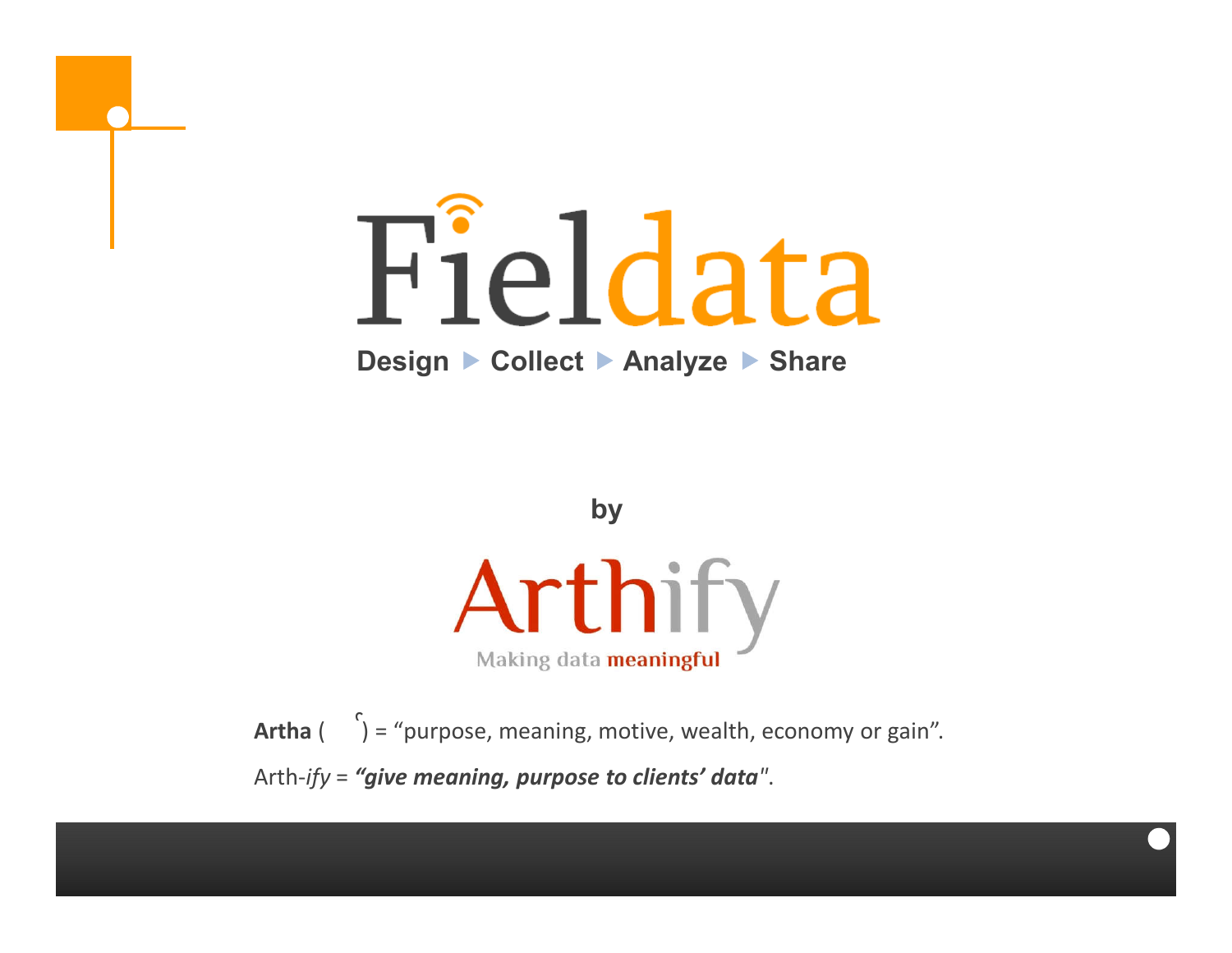# **What is Fieldata**

# **Data driven decision-making**

Fieldata is data-collection portal developed by Arthify. Our Mission is to improve transparency & decision-making in social enterprises, inclusive businesses, development organizations and government agencies, by empowering them with technology-tools for better collection, monitoring, sharing, and application of data.

Fieldata's users are:

- Social Research Agencies
- Market Research Companies
- Research/Development Organizations for Monitoring and Evaluation

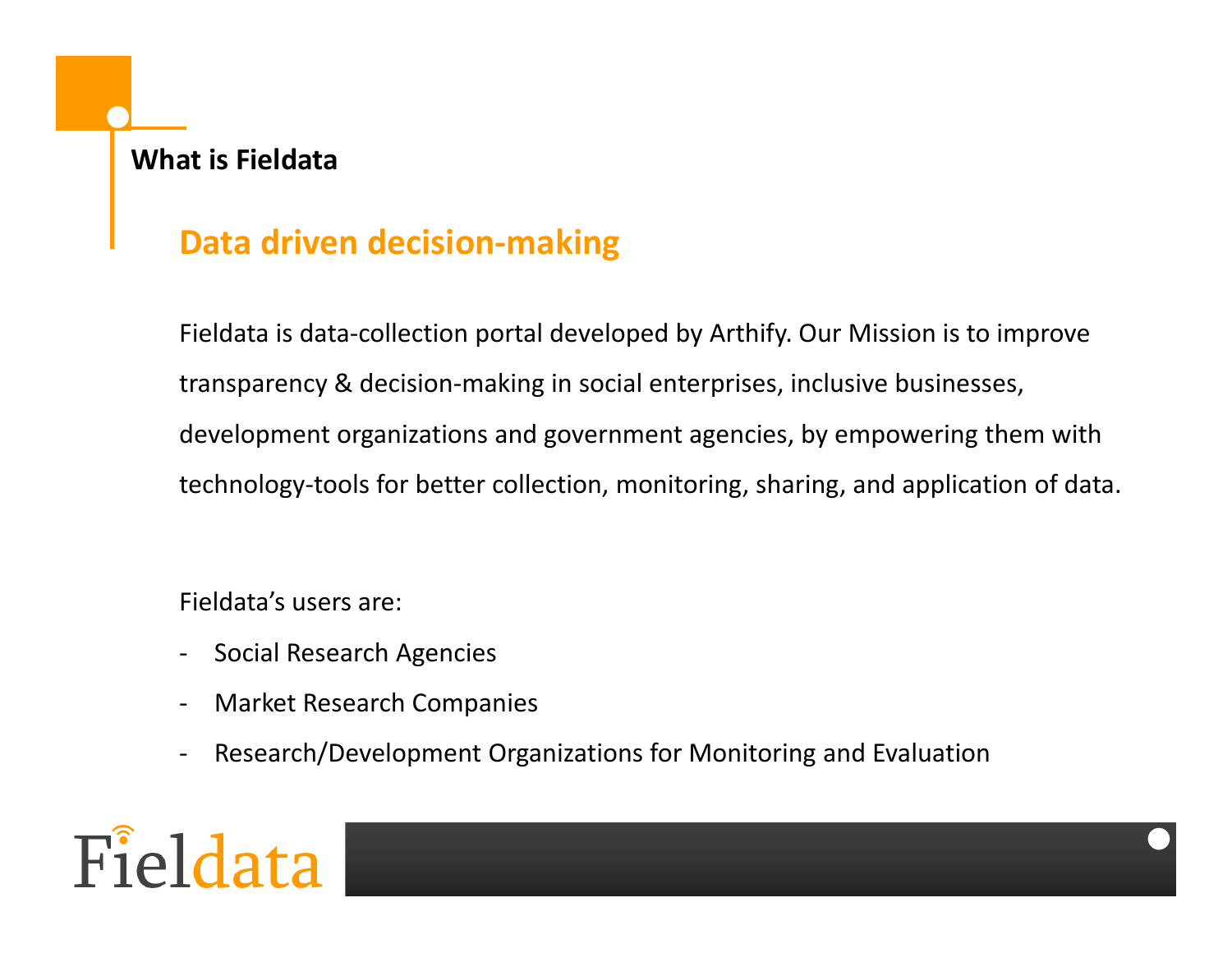## **Products & Services**

# **Platform-based products for**

- **Distributed, online storage and processing** of a variety of data, including structured, unstructured, relational, temporal, media, and geospatial
- **Real-time, big data analysis engines** for search, GIS mapping, visualization, trend analysis and recommendation
- **Mobile** (SMS, Apps, Voice) data-collection and information-distribution systems
- **Transaction and data security** technologies for secure and confidential exchange of Data and information (coming soon)

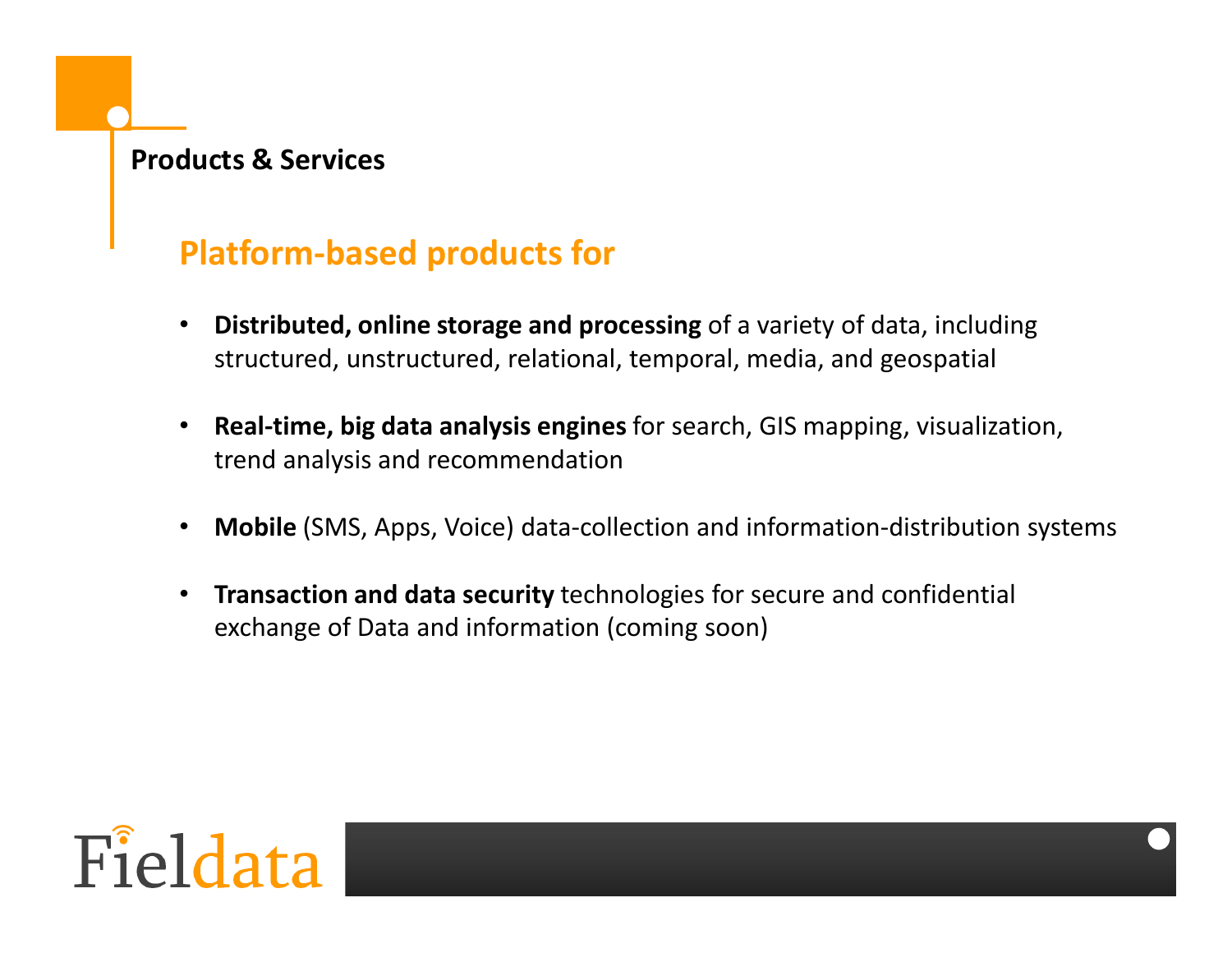## **How does Fieldata work?**

*Field-work can be monitored and managed remotely* using Fieldata.in – a subscription-based web-&-mobile portal. It has generic modules to carry out the following activities:



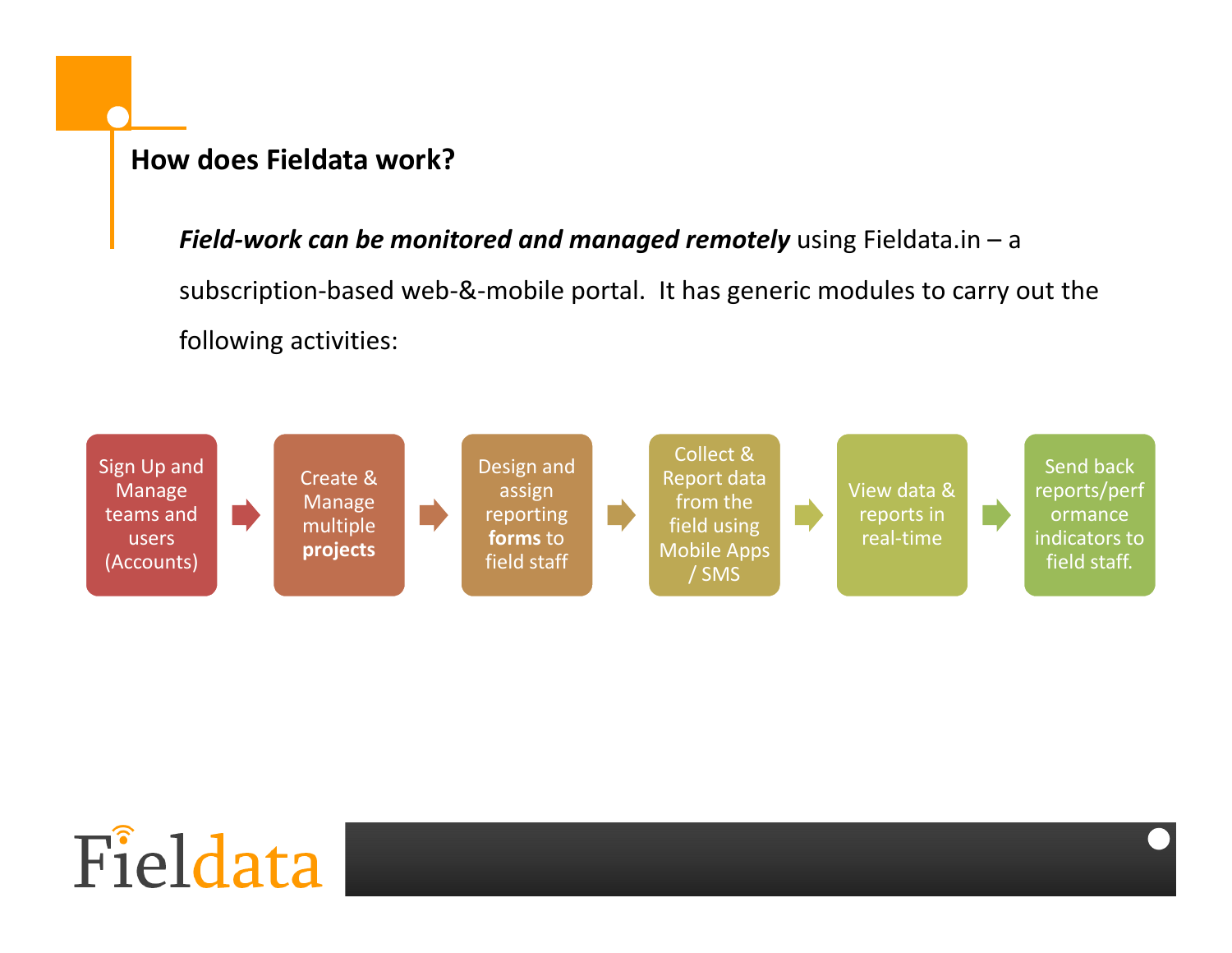# **The Technology (Standard for data collection / Information follow)**



# **Open source technologies**

#### **Are great…**

- avoid reinvention of wheel
- flexibility and interoperability
- seemingly can't beat the cost

### **Are not so great…**

- lack of adequate support
- often designed by techies for techies
- often require server admins,
- programmers, other technical consultants

(contd.)

# Fieldata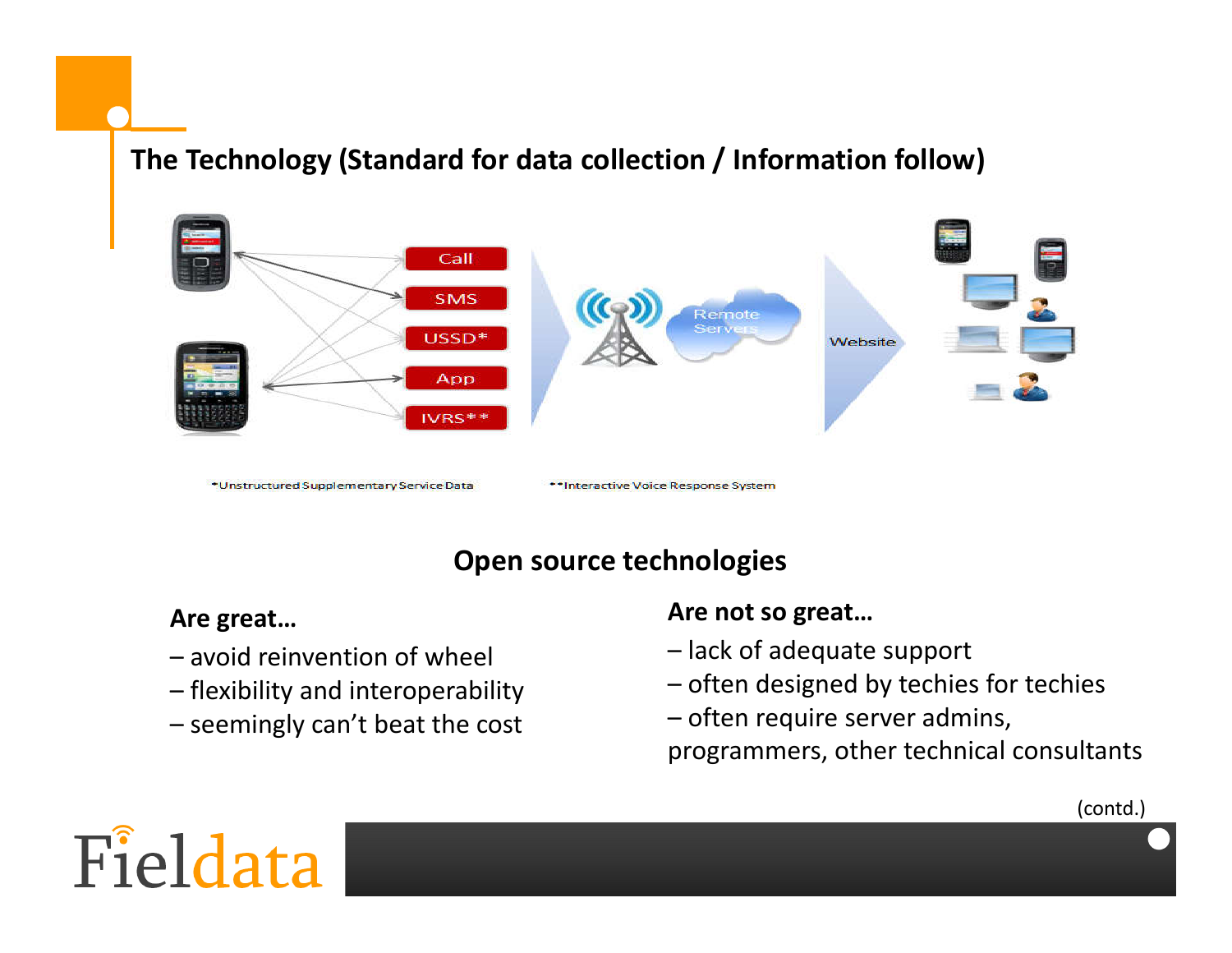# **The Technology (Fieldata Solution)**

- We leverage open-source technologies because we don't like reinventing the wheel.
- Our Android app for data collection is based on **Open Data Kit (ODK)**, which is the most powerful and popular tool for data collection. We had made it more simpler and user friendly with a lot of features in it such as Audit / Logs / speed limit. More advanced customization can be done based on project requirements.
- Our Web server is built on PHP/MYSQL stack hosted on Amazon's AWS servers.
- We also offer data collection through SMS and IVRS.



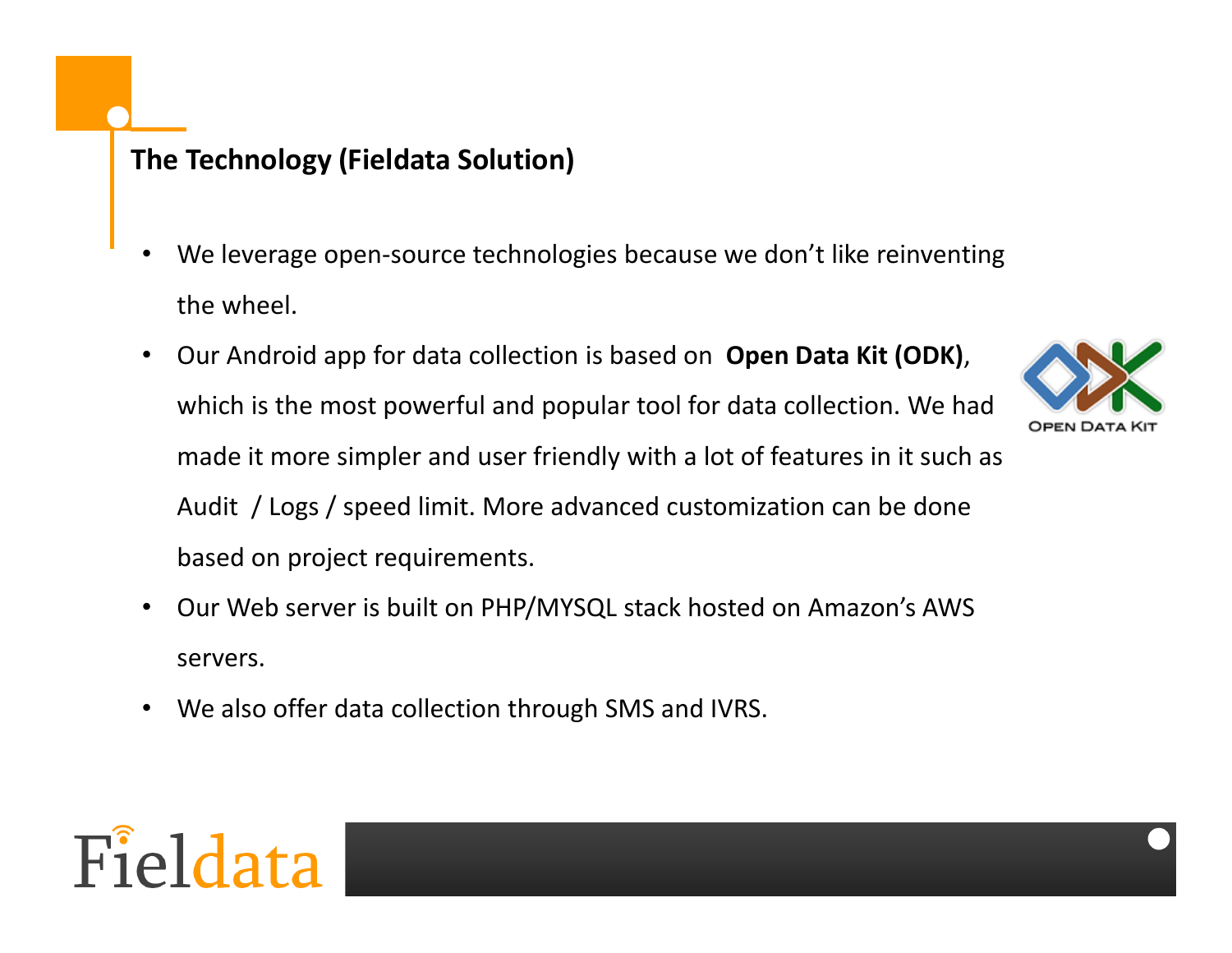## **Fieldata Features**

- **Forms :** We can design multilingual forms with very complex skip and validation logic. we have comprehensive list of question types to build your forms, also the existing data can be preloaded in your forms. Update your forms any time, even after data collection had started.
- **Web – platform :** Our web platform is a proprietary solution designed and developed by team of expert developer which offers you following features
	- Helps you organize your various project and forms.
	- Data can be accessed in real-time.
	- Best in class user management System to control who can see / download and mange data.
	- Multiple data download and view formats.
	- Customized dashboards can be developed on demand.
- **Support :** We have full-time support team. At times even after carefully designing and implementing the project/survey, changes and new requirements comes up. For which we have turn around of few hrs. We are mostly available on weekends and nights as well making it 24\*7.



(contd.)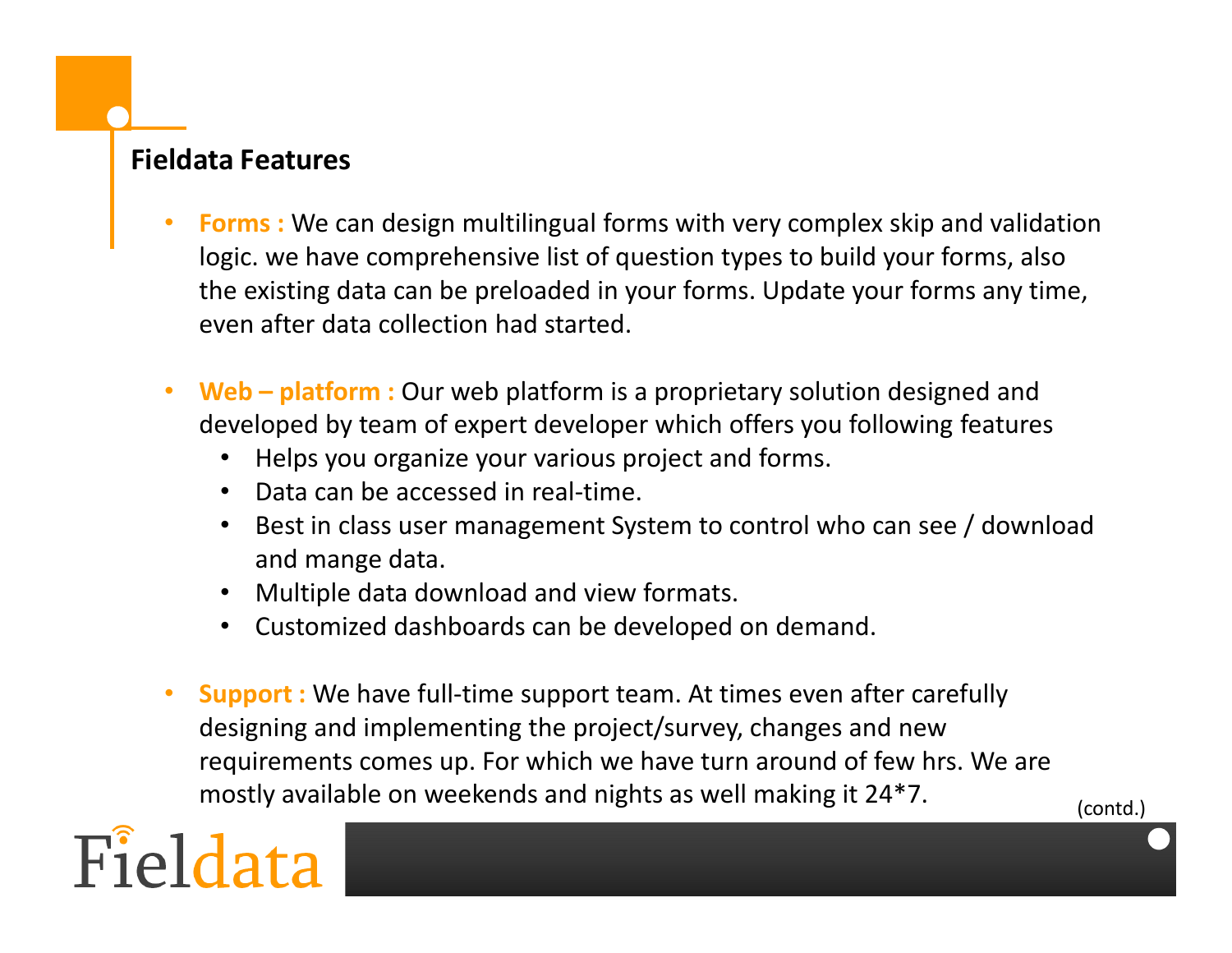# **Fieldata Features (Cont.)**

- **Pre – Loading of Data :** Pre-load existing data into your surveys and stream incoming data straight into other survey forms.
- **Security Feature :** We give the security feature in our system a high priority.
	- Standard encryption (SSL) is always used on server for all communication over internet.
	- Continues and regular backup of databases are done, which can be easily restored, that take cars of redundancy of data on server side.
	- For data redundancy and encryption on mobile/device side, option is available but its implemented on demand basis.
- **Experiences & Reliability : Our key stats** 
	- On our platform over 2 + Million of records are collected
	- We had executed over 50 + projects successfully
	- Our reach has been to over 10 + countries
	- Core team have work experience of over 10 + years in the field of data collection

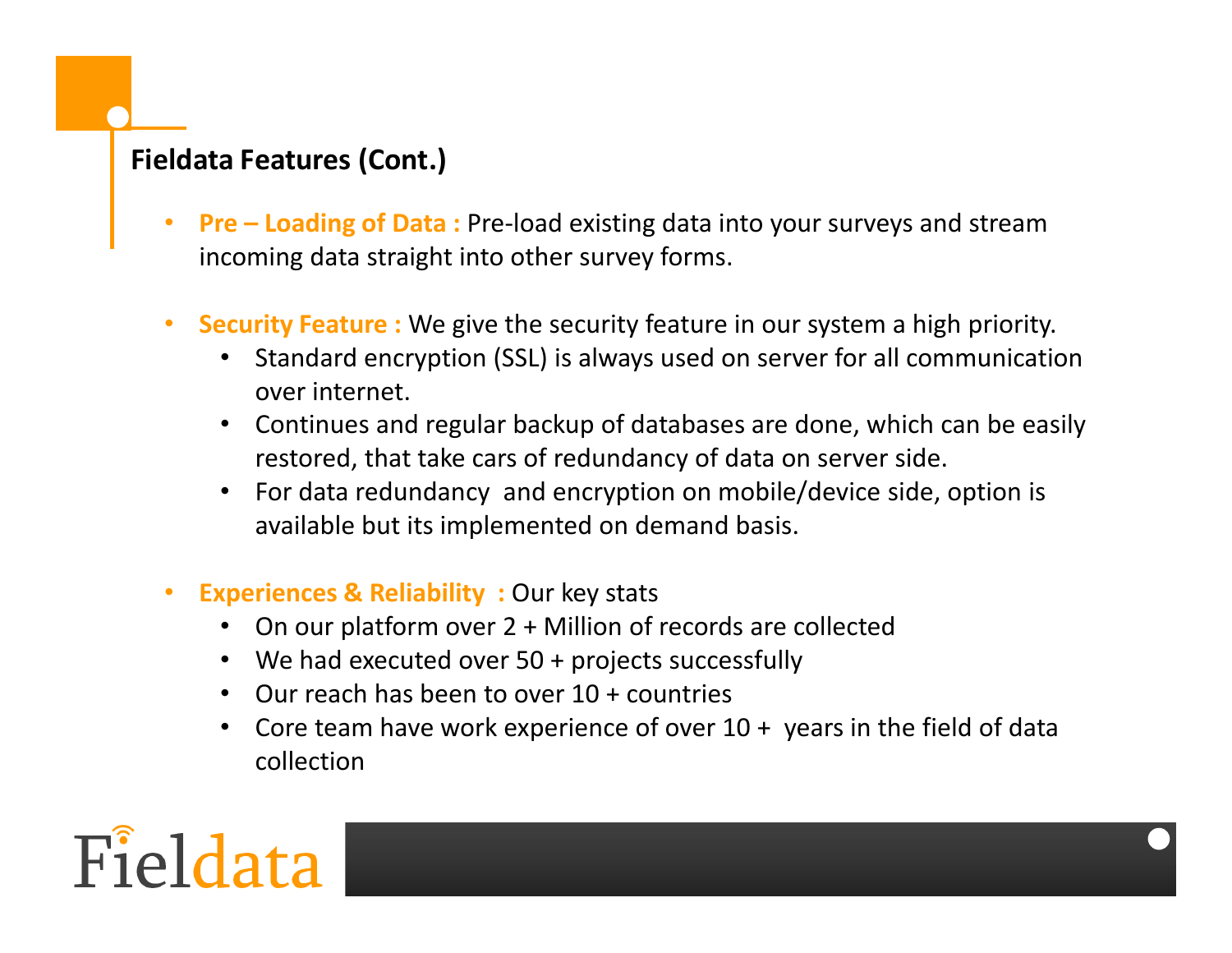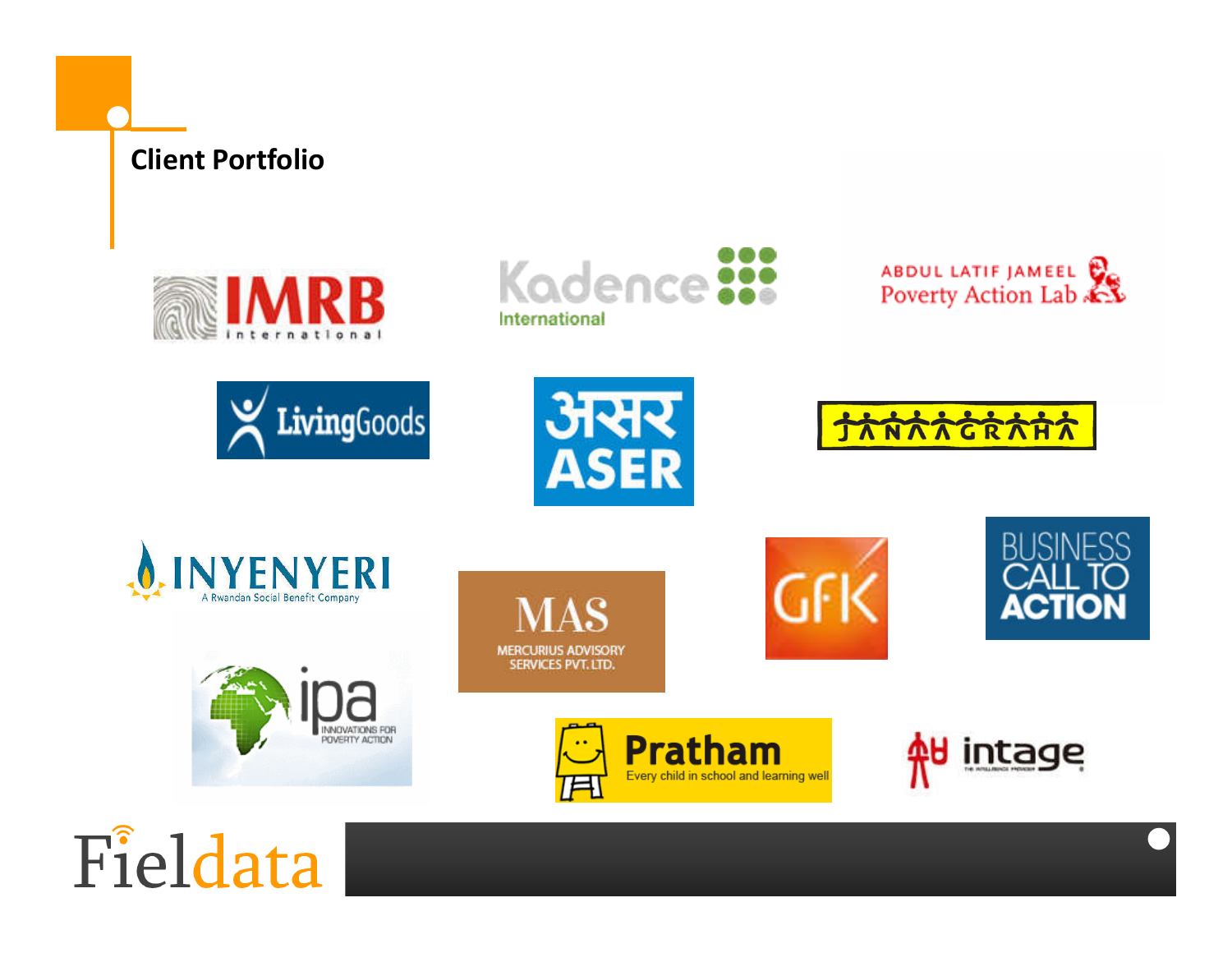# **The Team**

#### **Mitesh Thakkar:**

As the Lead on Fieldata.in, Mitesh brings 18 years of development sector experience. He has worked globally – as Director-Social Research at Altai Consulting in Afghanistan; Research Analyst at the World Bank; Education Specialist at Pratham-India; and as a Curriculum Consultant to Ministry of Education, Vietnam. Over the last 5 years, he has worked on technology and development endeavors. He holds a B.A in Astronomy from University of Texas-Austin; an Ed.M. in Education Policy from Harvard University; and an MBA from INSEAD.

#### **Vikas Chaudhary:**

As the Technical Lead at Fieldata, Vikas brings expertise in: application architecture; information retrieval, analysis, and GIS visualization; processing of large data sets using multivariate analysis; and optimization techniques. He has worked with various start-ups such as Ranresearch Pvt Ltd and Triline Infotech Pvt. Vikas holds a B.Tech degree.

#### **Mudit Ranjan:**

A graduate in Computer Science and Engineering with over 14 years of work experience in management consulting specializing in Business Process and HR. He has wide experience in diversified sectors in the areas of Performance Management System and Business Process Reengineering

#### **Bharati Mishra:**

Bharati supports in managing different consulting projects for Fieldata. In past five years, she has worked with different type of organizations (multinational to small start-ups). She holds Bachelors in Botany from Mumbai University, India and Masters in International Business from IESEG School of Management, France. Passionate about environment, recycling & handicrafts.

# Fieldata